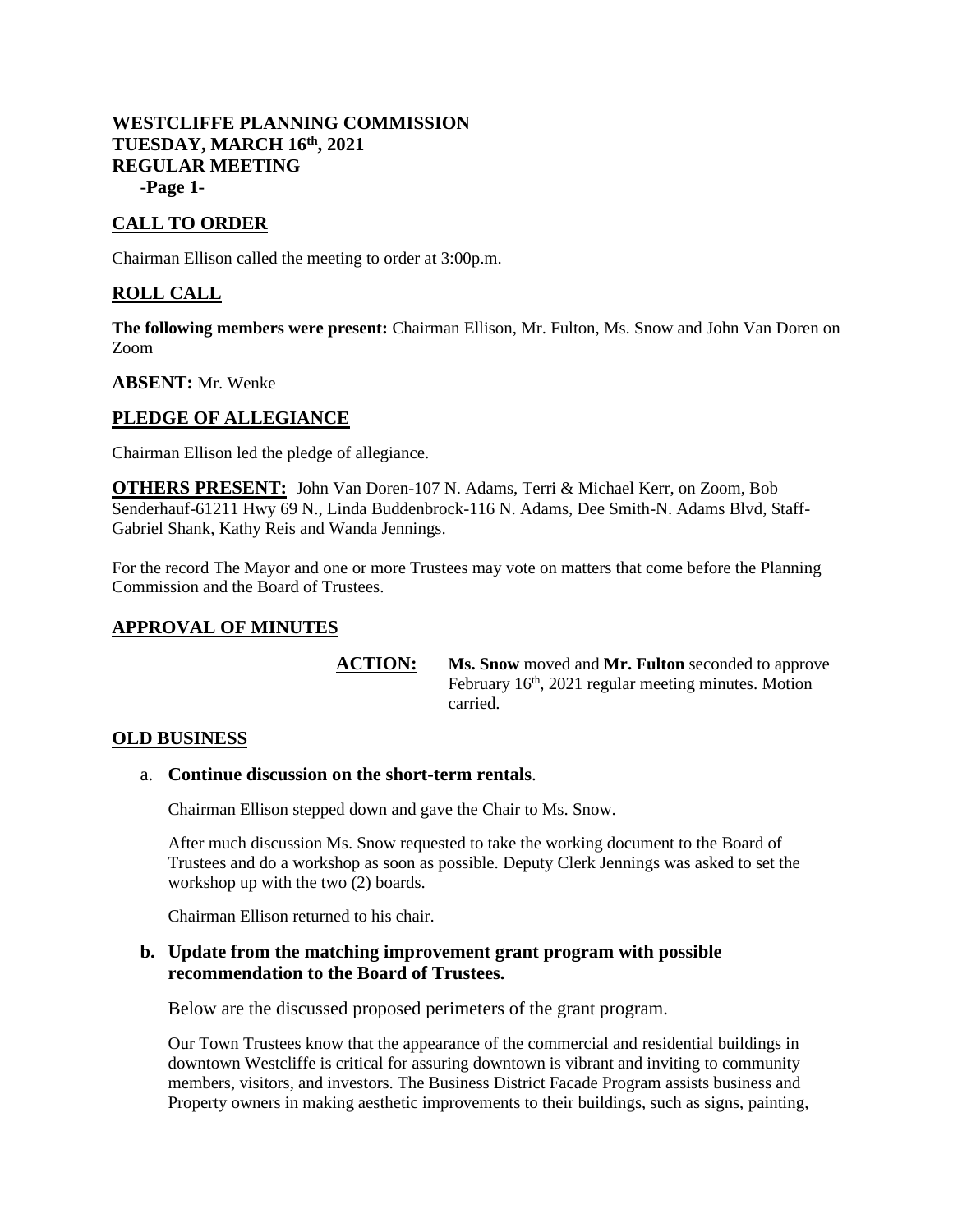# **WESTCLIFFE PLANNING COMMISSION TUESDAY, MARCH 16th, 2021 REGULAR MEETING -Page 2-**

### **OLD BUSINESS CONTINUED**

landscaping, etc. through matching grants. This program strengthens and promotes economic development in Westcliffe's downtown business district.

Either property owners or business owners are eligible for funding. When business owners are not the property owners, both persons/entities will be co-applicants. Maximum grant amount is \$5,000 with a \$1,000 minimum. Grant awards shall be at the discretion of the Town Grant Committee and will generally be a 1-for-1 match. Funding is limited to a maximum of \$25,000 in calendar year 2021. Applicants are encouraged to submit requests as early in the year as possible.

> **ACTION: Ms. Snow** moved and **Mr. Fulton** seconded to recommend to the Board of Trustees the adoption of the criteria and application for the Matching Grant Improvement Program with the changes discussed in this meeting. Motion carried.

#### **NEW BUSINESS**

### **a. PUBLIC HEARING to consider changing Lots 2 & 3 in Adams Addition, Filing#2, from Highway Commercial to Residential.**

Mr. Senderhauf gave an overview of lots 2  $\&$  3 in Adams Addition, Filing#2  $\&$  3. He told the board he had the authority to speak for the owners of lot#2 (they are not local) along with his property lot#3. He asked the Planning Commission Board to change these two lots that are Highway Commercial to Residential. Mr. Fulton wanted to know if lots  $2 \& 3$  were going to be split. Mr. Senderhauf said lot #2 would not be split, there would be a single-family dwelling on that lot, but lot #3 maybe split.

The board asked if there is any comment from the public.

Ms. Smith gave Ms. Buddenbrock the authority to speak on her behalf. Ms. Buddenbrock said she has no objection to change lots 2 & 3 from Highway Commercial to Residential, as long as the lots are for single family dwellings for which is supposed to be in that Community. She would object to dividing the lots and would request to have one (1) single family home per each lot. Mr. Van Doren and Ms. Smith agreed.

Ms. Buddenbrock also said that the Round Mountain Water & Sewage pond is close to its max and with more homes going in could cause problems.

Chairman Ellison ended the PUBLIC HEARING.

**ACTION: Ms. Snow** moved and **Mr. Fulton** seconded to recommend to the changing of Lots #2 & 3 in Adams Addition, Filing #2 to be changed from Highway Commercial to Single Family Residential use. Motion carried.